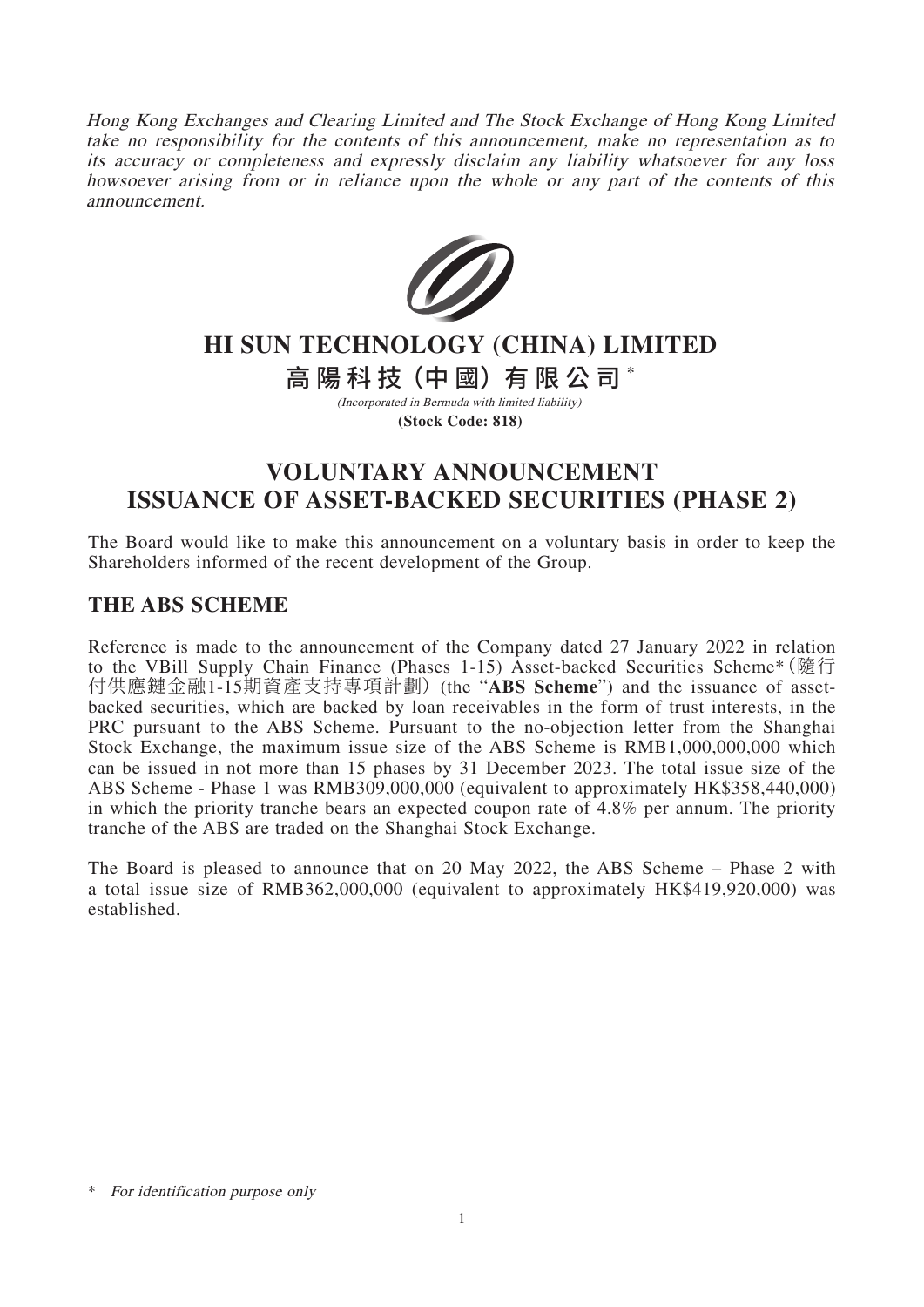The ABS are classified into priority and subordinated tranches according to their risks, earnings and duration. The holders of the priority tranche of the ABS shall have priority in receiving coupon interest and repayment of the principal amount of the ABS over the holders of the subordinated tranche of the ABS. A summary of the material terms of the ABS under the ABS Scheme – Phase 2 is set out below:

| <b>Tranche</b> | Size of issuance | Credit rating by<br>an independent<br>credit rating agency | <b>Expected maturity date</b> | <b>Expected</b><br>coupon rate |
|----------------|------------------|------------------------------------------------------------|-------------------------------|--------------------------------|
| Priority       | RMB324,000,000   | AAA                                                        | 31 January 2023               | $4.87\%$ per annum             |
| Subordinated   | RMB38,000,000    | Not rated                                                  | 28 February 2023              | Not specified                  |

While the priority tranche of the ABS were issued to qualified institutional investors in the PRC, the subordinated tranche of the ABS were issued to VBill Factoring or its designated affiliates.

In the event any of the underlying assets of the ABS Scheme becomes ineligible or nonperforming for inclusion, or potentially becomes the subject of a legal action, during the term of the ABS Scheme, VBill Factoring shall redeem or repurchase (where applicable) such underlying assets.

## **REASONS FOR AND BENEFITS OF THE ABS ISSUANCE**

The principal activities of the Group are provision of payment processing solutions, provision of fintech solutions and services, sale of information security chips and solutions, provision of platform operation solutions and provision of financial solutions.

The proceeds from the issuance of the ABS will be principally used as general working capital of the fintech solutions and services business segment of the Group. The Board believes that the issuance of the ABS under the ABS Scheme will widen the fund-raising channels of the Group to access low-cost capital, which in turn will be used to improve the financing structure of the Company and promote its operating activities and investments.

The Directors are of the view that the terms of the issuance of the ABS are fair and reasonable and are in the interests of the Company and the Shareholders as a whole.

### **GENERAL**

The Board is of the view that the issuance of the ABS will not cause any material adverse financial impact on the Group, in particular, that it will not cause any material adverse impact on the interests of the Shareholders. As such, the Board is of the view that the transaction contemplated under the issuance of the ABS is not of a price-sensitive nature and this announcement is made for the general information of the Shareholders.

**The credit ratings in relation to the priority tranche of the ABS mentioned herein are strictly for information purposes only. Such ratings do not constitute a recommendation to buy, sell or hold any securities of the Company.**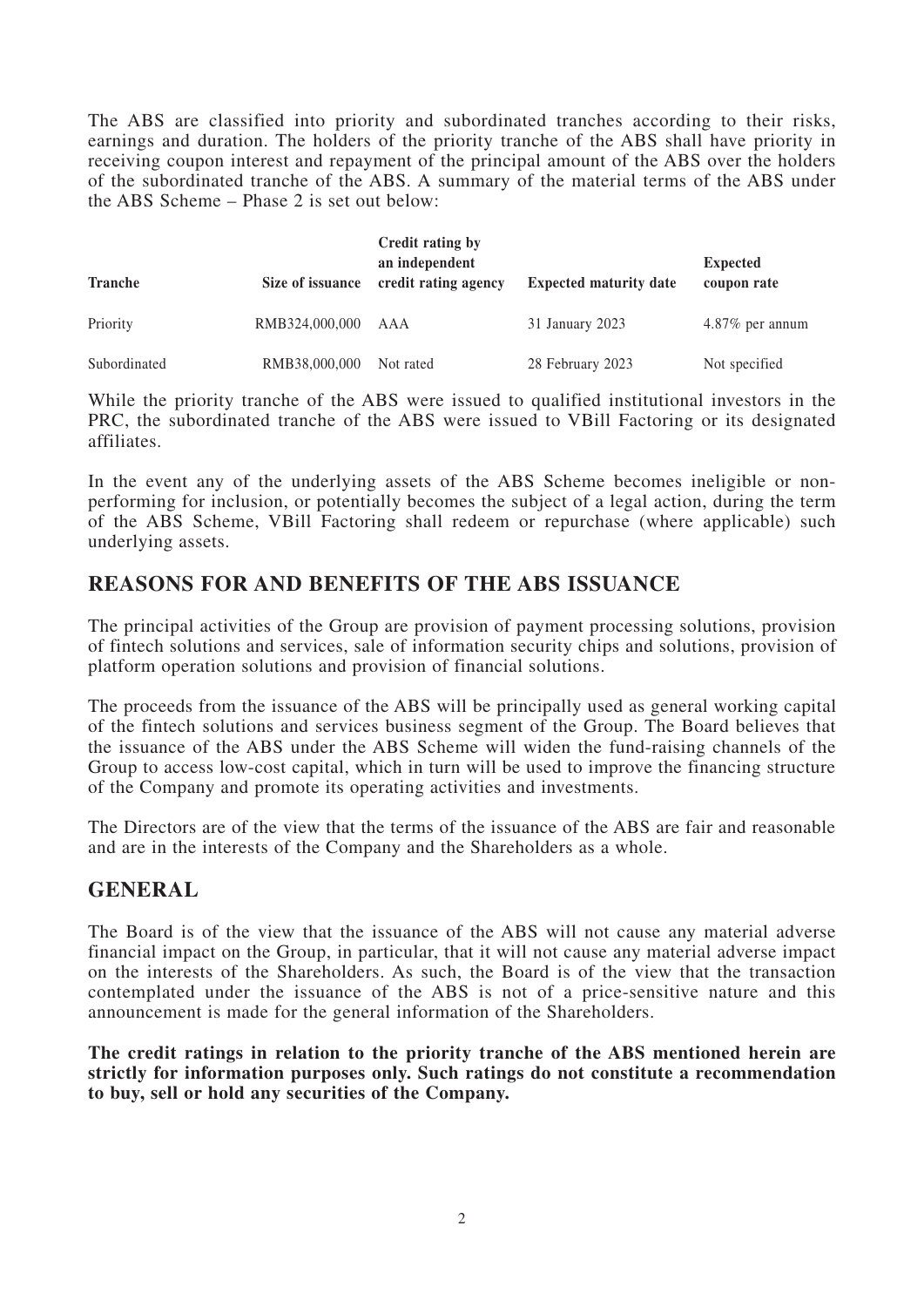**Shareholders and potential investors of the Company are advised not to rely solely on the information contained herein and should exercise caution when dealing in the securities of the Company. When in doubt, Shareholders and potential investors of the Company are advised to seek professional advice from their own professional or financial advisers.**

## **DEFINITIONS**

In this announcement, the following expressions shall, unless the context requires otherwise, have the following meanings:

| "ABS"                  | means the asset-backed securities issued under the ABS<br>Scheme                                                                                                                                          |
|------------------------|-----------------------------------------------------------------------------------------------------------------------------------------------------------------------------------------------------------|
| "ABS Scheme – Phase 1" | means the first phase of the ABS Scheme                                                                                                                                                                   |
| "ABS Scheme - Phase 2" | means the second phase of the ABS Scheme                                                                                                                                                                  |
| "Board"                | means the board of Directors                                                                                                                                                                              |
| "Company"              | means Hi Sun Technology (China) Limited, a company<br>incorporated in Bermuda with limited liability, the shares of<br>which are listed on the Stock Exchange (stock code: 818)                           |
| "Director(s)"          | means the director(s) of the Company                                                                                                                                                                      |
| "Group"                | means the Company and its subsidiaries as at the date of this<br>announcement                                                                                                                             |
| "HK\$"                 | means Hong Kong dollars, the lawful currency of Hong<br>Kong                                                                                                                                              |
| "Hong Kong"            | means the Hong Kong Special Administrative Region of the<br><b>PRC</b>                                                                                                                                    |
| "PRC"                  | means the People's Republic of China which, for the purpose<br>of this announcement, excludes Hong Kong, the Macau<br>Special Administrative Region of the People's Republic of<br>China and Taiwan       |
| "RMB"                  | means Renminbi, the lawful currency of the PRC                                                                                                                                                            |
| "Shareholders"         | means the holders of shares of the Company                                                                                                                                                                |
| "VBill OPCO"           | means 隨行付支付有限公司 (unofficial English translation<br>being VBill Payment Co. Ltd.), a limited liability company<br>incorporated in the PRC and accounted for as a 68.83%<br>owned subsidiary of the Company |